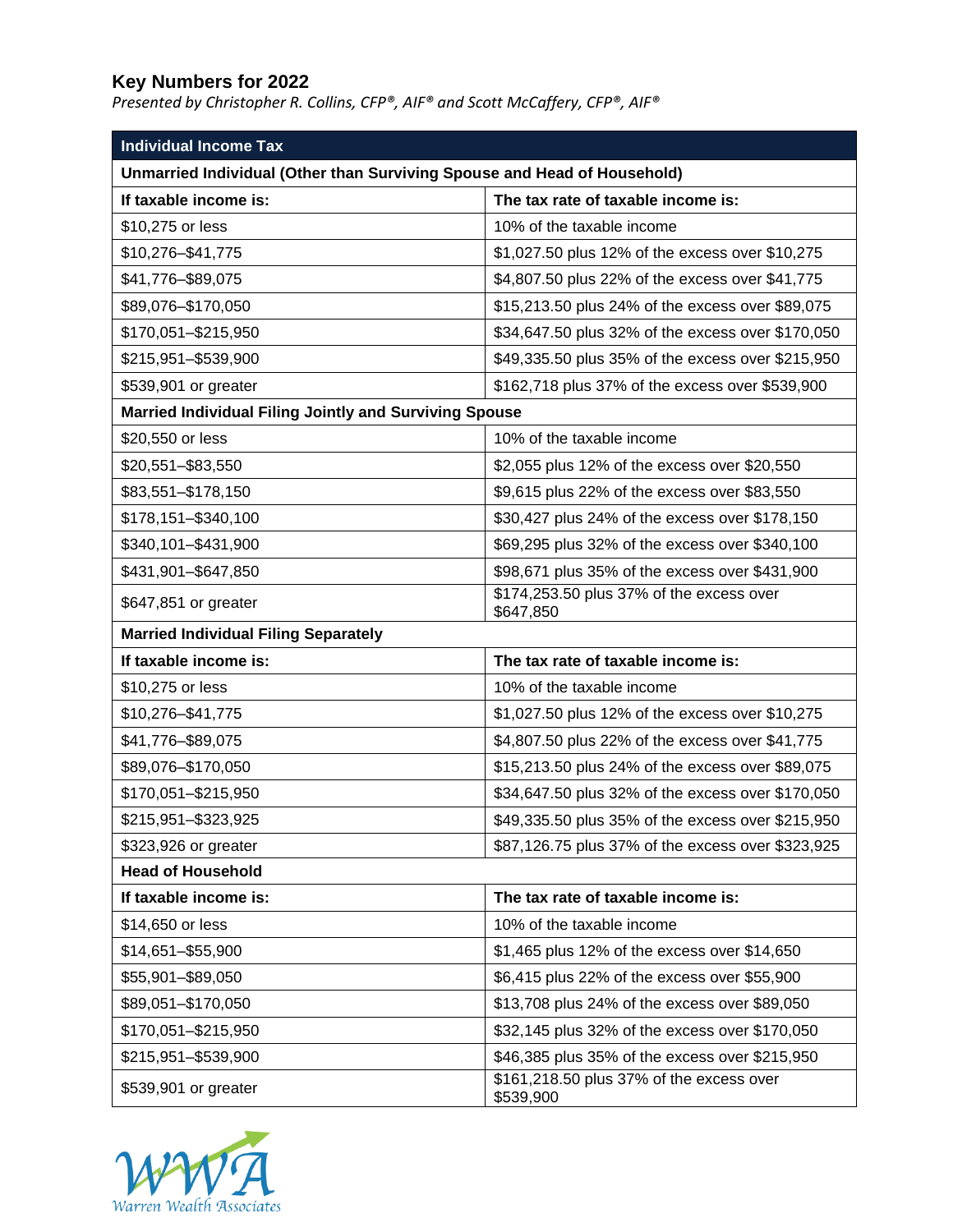| <b>Trusts and Estates</b> |                                              |
|---------------------------|----------------------------------------------|
| If taxable income is:     | The tax is:                                  |
| \$2,750 or less           | 10% of the taxable income                    |
| $$2,751 - $9,850$         | \$275 plus 24% of the excess over \$2,750    |
| \$9,851-\$13,450          | \$1,979 plus 35% of the excess over \$9,850  |
| \$13,451 or greater       | \$3,239 plus 37% of the excess over \$13,450 |

## **Qualified Business Income**

For taxable years beginning in 2021, the threshold amount under Section 199A(e)(2) is \$340,100 for married individuals filing jointly and \$170,050 for married individuals filing separately, unmarried individuals, and heads of households.

[The Tax Cuts and Jobs Act](https://taxfoundation.org/final-tax-cuts-and-jobs-act-details-analysis/) (TCJA) reduced the U.S. federal corporate income tax rate from 35 percent to 21 percent.

| <b>Standard Deductions</b>                     |          |                                     |          |
|------------------------------------------------|----------|-------------------------------------|----------|
| Married Filing Jointly<br>and Surviving Spouse | \$25,900 | <b>Married Filing</b><br>Separately | \$12,950 |
| Single                                         | \$12,950 | Head of Household                   | \$19.400 |

## **Kiddie Tax**

Applies to unearned income exceeding \$2,300 for children younger than 18 (and full-time students ages 19–24 whose earned income does not exceed half of their support for the year).

The TCJA modified the tax rates and brackets to calculate the tax on unearned income. The SECURE Act of 2019, however, rolled back the kiddie tax to pre-2018 rules. Therefore, net unearned income over the threshold amount of \$2,300 for 2022 is taxed using the parents' tax rates.

| <b>AMT</b>                                                |                  |                 |
|-----------------------------------------------------------|------------------|-----------------|
|                                                           | <b>Exemption</b> | <b>Phaseout</b> |
| Married Individual Filing Jointly and Surviving<br>Spouse | \$118,100        | \$1,079,800     |
| Single                                                    | \$75,900         | \$539,900       |
| Married Individual Filing Separately                      | \$59,050         | \$539,900       |
| <b>Trusts and Estates</b>                                 | \$26,500         | \$88,300        |

| <b>Long-Term Capital Gains and Qualified Dividend Tax</b>                                                                                                                                   |           |                                     |                               |
|---------------------------------------------------------------------------------------------------------------------------------------------------------------------------------------------|-----------|-------------------------------------|-------------------------------|
| <b>Capital Gains Tax Rate</b>                                                                                                                                                               |           | Unmarried                           | <b>Married Filing Jointly</b> |
| $20\%$ *                                                                                                                                                                                    |           | \$459,751 or greater                | \$517,201 or greater          |
| $15\%$ *                                                                                                                                                                                    |           | \$41,676-\$459,750                  | \$83,351-\$517,200            |
| $0\%$                                                                                                                                                                                       |           | $$0 - $41,675$                      | $$0 - $83,350$                |
| Additional 3.8 percent unearned income Medicare contribution tax applies to the lesser of net<br>investment income or modified adjusted gross income (MAGI) above the following thresholds: |           |                                     |                               |
| Married Filing Jointly                                                                                                                                                                      | \$250,000 | <b>Married Filing</b><br>Separately | \$125,000                     |
| Single                                                                                                                                                                                      | \$200,000 | Head of Household                   | \$200,000                     |

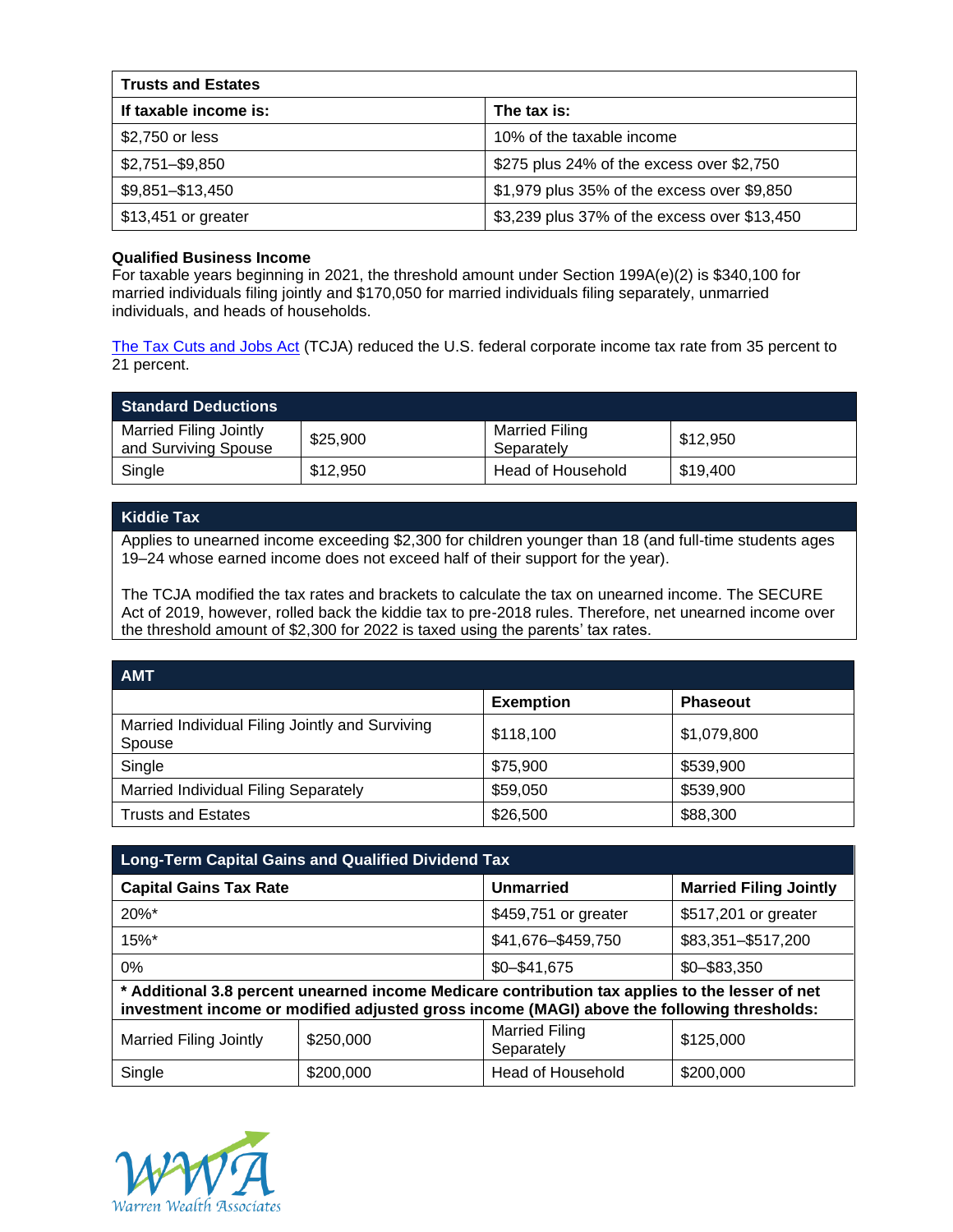| <b>Health Savings Account (HSA) Maximum Contribution Limits</b> |                                                       |  |
|-----------------------------------------------------------------|-------------------------------------------------------|--|
| Self-Only Coverage                                              | If younger than 55: \$3,650<br>If ages 55-65: \$4,650 |  |
| <b>Family Coverage</b>                                          | If younger than 55: \$7,300<br>If ages 55-65: \$8,300 |  |

| <b>Retirement Plan Limits</b>                                  |           |
|----------------------------------------------------------------|-----------|
| 401(k), SARSEP, Section 457(b), 403(b) Elective Deferral Limit | \$20,500  |
| Age 50+ Catch-Up for 401(k), SARSEP, 457(b), 403(b)            | \$6,500   |
| <b>SIMPLE Elective Deferral Limit</b>                          | \$14,000  |
| Age 50+ Catch-Up for SIMPLE IRA                                | \$3,000   |
| Traditional and Roth IRA Contributions                         | \$6,000   |
| Age 50+ Catch-Up for IRA and Roth IRA                          | \$1,000   |
| Section 415 Limit (Defined Contribution Plan)                  | \$61,000  |
| Defined Benefit Plan Benefit Limit                             | \$245,000 |
| Annual Compensation Limit for QRP, SEP, and 403(b)             | \$305,000 |
| <b>Highly Compensated Definition</b>                           | \$135,000 |
| <b>Control Employee</b>                                        | \$120,000 |
| Key Employee in Top-Heavy Plan Definition                      | \$200,000 |

| <b>IRA Deduction Phaseout for Active Participants</b>                                    |                     |                             |
|------------------------------------------------------------------------------------------|---------------------|-----------------------------|
| <b>Filing Status</b>                                                                     | <b>Starting at:</b> | <b>Fully Phased Out at:</b> |
| Single or Head of Household                                                              | \$68,000            | \$78,000                    |
| Married Filing Jointly or Qualifying Widow(er)                                           | \$109,000           | \$129,000                   |
| Married Filing Jointly and Spouse Is Active<br>Participant in an Employer Plan           | \$204,000           | \$214,000                   |
| Married Filing Separately and Either Spouse Is<br>Active Participant in an Employer Plan | \$0                 | \$10,000                    |

| <b>Roth Contribution Income Limits</b> |                     |                             |
|----------------------------------------|---------------------|-----------------------------|
| <b>Filing Status</b>                   | <b>Starting at:</b> | <b>Fully Phased Out at:</b> |
| Single                                 | \$129,000           | \$144,000                   |
| <b>Married Filing Jointly</b>          | \$204,000           | \$214,000                   |
| <b>Married Filing Separately</b>       | \$0                 | \$10,000                    |

| <b>Business Health Insurance</b>                              |          |
|---------------------------------------------------------------|----------|
| Health Insurance Premium Deduction for Self-Employed          | 100%     |
| Limit on Employee Health Insurance Credit for Small Employers | \$28,700 |

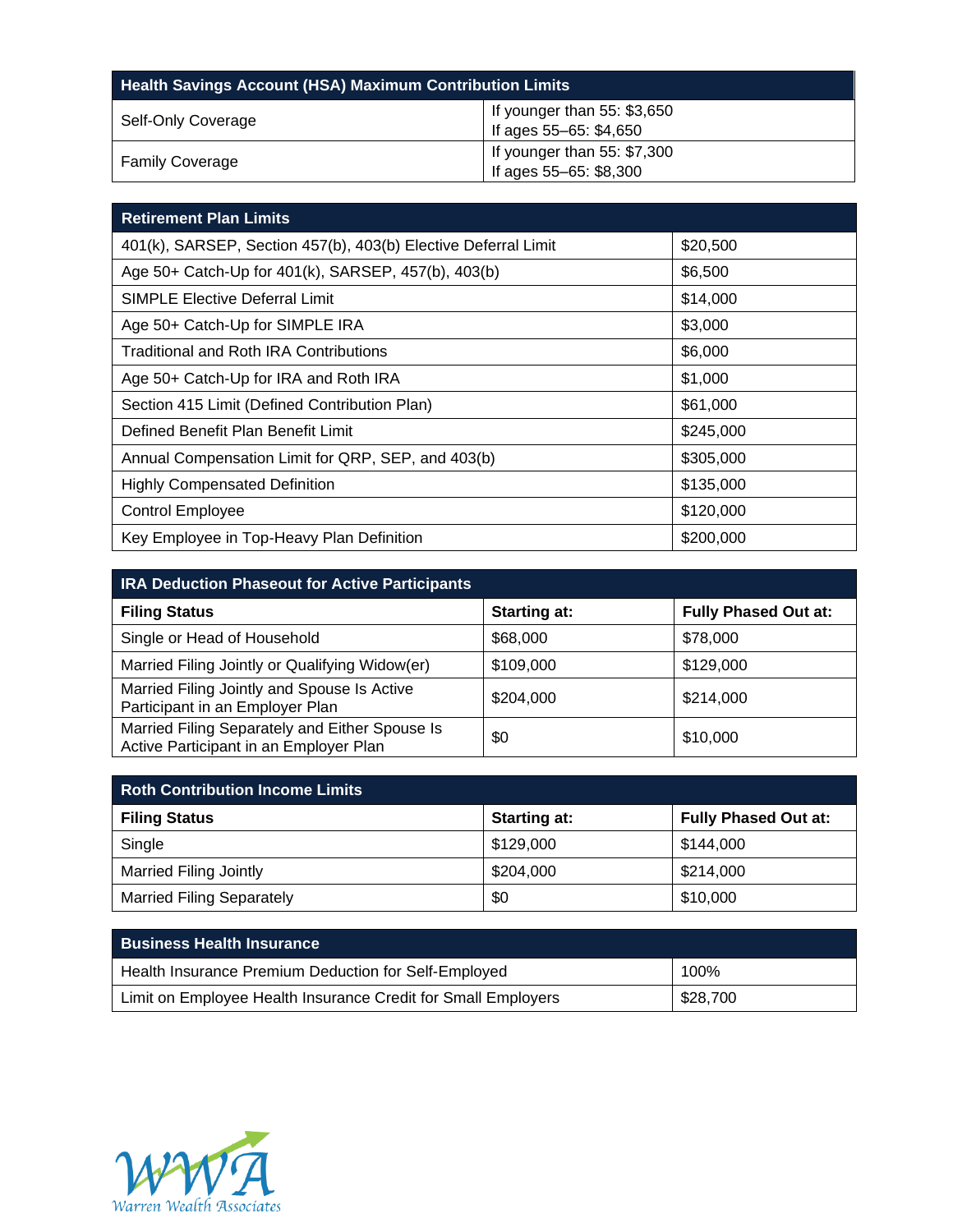| <b>Education Planning</b>                                                                |                                                                                      |
|------------------------------------------------------------------------------------------|--------------------------------------------------------------------------------------|
| U.S. Savings Bond Income Exclusion Phaseout                                              | Modified AGI \$128,650-\$158,650 (joint)<br>Modified AGI \$85,800-\$100,800 (others) |
| Coverdell Education Savings Account (Education IRAs)<br><b>Annual Contribution Limit</b> | \$2,000                                                                              |
| <b>Coverdell Education Savings Account Phaseout</b>                                      | Modified AGI \$190,000-\$220,000 (joint)<br>Modified AGI \$95,000-\$110,000 (others) |
| \$2,500 American Opportunity Tax (HOPE) Credit<br>Phaseout                               | Modified AGI \$160,000-\$180,000 (joint)<br>Modified AGI \$80,000-\$90,000 (others)  |
| \$2,000 Lifetime Learning Credit Phaseout                                                | Modified AGI \$160,000-\$180,000 (joint)<br>Modified AGI \$80,000-\$90,000 (others)  |
| Phaseout of \$2,500 Interest Deduction on Education<br>Loans                             | Modified AGI \$145,000-\$175,000 (joint)<br>Modified AGI \$70,000-\$85,000 (others)  |

| <b>Federal Estate and Gift Tax</b>               |              |
|--------------------------------------------------|--------------|
| Annual Gift Tax Exclusion per Donee              | \$16,000     |
| Annual Gift Exclusion to Non-U.S.-Citizen Spouse | \$164,000    |
| <b>Estate Tax Exemption</b>                      | \$12,060,000 |
| Lifetime Gift Tax Exemption                      | \$12,060,000 |
| Generation-Skipping Transfer Tax Exemption       | \$12,060,000 |
| Special Use (Section 2032A) Valuation Reduction  | \$1,230,000  |

| <b>Long-Term Care Premium Deductions</b>                                               |         |  |  |
|----------------------------------------------------------------------------------------|---------|--|--|
| Qualified LTC Insurance Deductions: Subject to 10 Percent of AGI Medical Expense Floor |         |  |  |
| Age                                                                                    | Limit   |  |  |
| 40 and younger                                                                         | \$450   |  |  |
| $41 - 50$                                                                              | \$850   |  |  |
| $51 - 60$                                                                              | \$1,690 |  |  |
| $61 - 70$                                                                              | \$4,510 |  |  |
| 71 and older                                                                           | \$5,640 |  |  |

**Please note:** Indemnity policy benefit payments that exceed the higher of the cost of long-term care or \$400 per day will be taxed as income.

| <b>Medicaid</b>                            |                                                    |
|--------------------------------------------|----------------------------------------------------|
| <b>Community Spouse Resource Allowance</b> | \$27,480 minimum; \$137,400 maximum                |
| <b>Monthly Maintenance Allowance</b>       | \$2,523 minimum; \$3,435 maximum                   |
| Home Equity Limit                          | \$636,000 (state can opt to increase to \$955,000) |
| "Income Cap" State Income Limit            | \$2,523                                            |

| <b>Social Security</b>                     |               |
|--------------------------------------------|---------------|
| l CPI Increase in Benefits                 | 5.9%          |
| Maximum Monthly Benefit at Full Retirement | \$4,194 month |

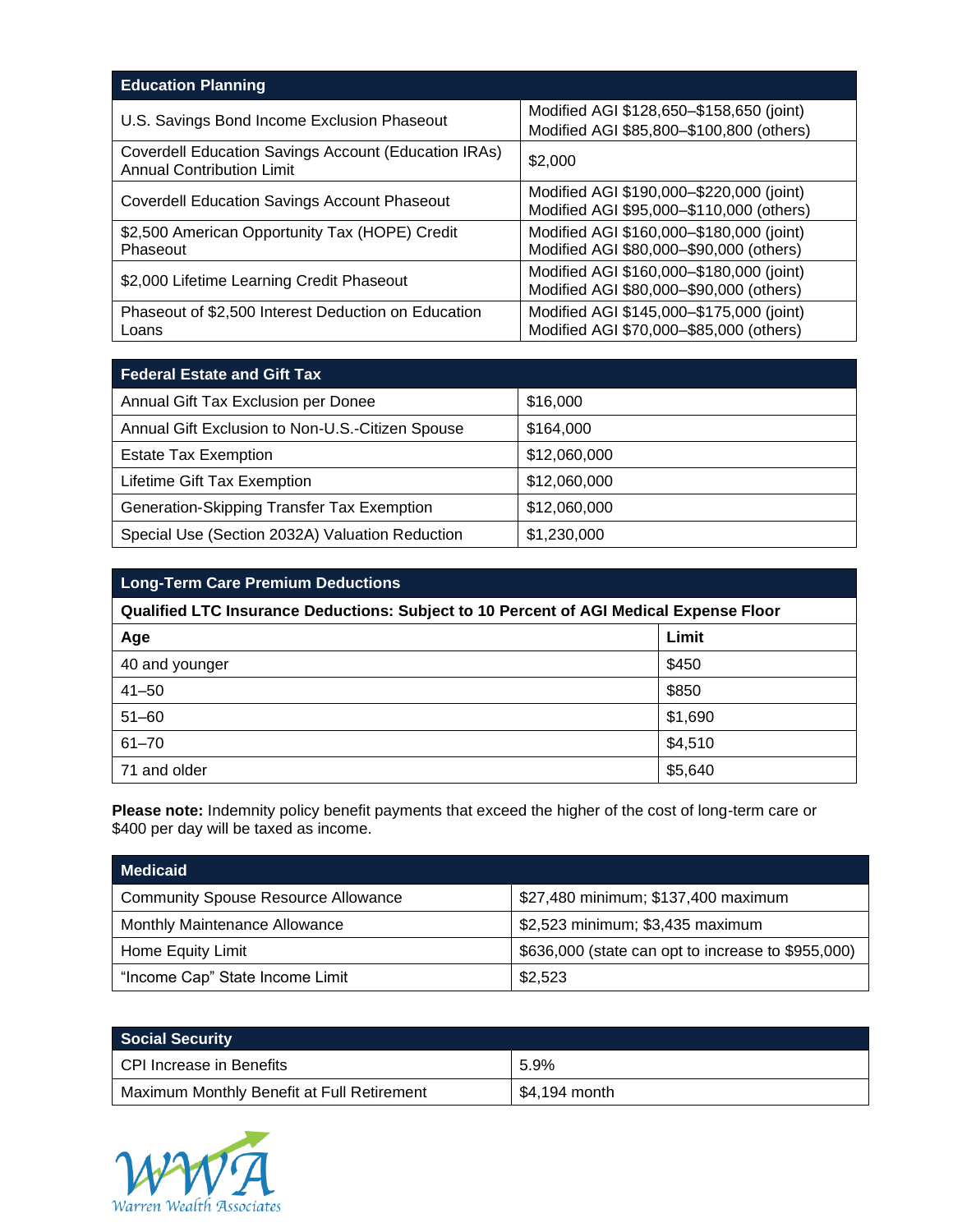| Retirement Earnings Exempt Amount Under FRA   | \$19,560; \$1 withheld for every \$2 earned more<br>than this amount |
|-----------------------------------------------|----------------------------------------------------------------------|
| Retirement Earnings Exempt Amount Year of FRA | \$51,960; \$1 withheld for every \$3 earned more<br>than this amount |

| <b>Medicare</b>                                                                |                                                                                                                          |
|--------------------------------------------------------------------------------|--------------------------------------------------------------------------------------------------------------------------|
| Medicare Part A (if applicable)<br>Monthly Premium                             | \$471 for fewer than 30 quarters of coverage<br>\$259 for between 30 and 39 quarters of<br>coverage                      |
| Medicare Part A<br>Deductible and Coinsurance                                  | \$1,556 for 1–60 days<br>An additional \$389 for 61-90 days<br>\$778 for 91–150 days<br>All costs for more than 150 days |
| Medicare Part A<br>Deductible for Skilled Nursing Facility in a Benefit Period | \$194.50 per day during 21-100 days                                                                                      |
| Medicare Part B<br>Deductible                                                  | \$233 per year                                                                                                           |

| <b>Medicare Premium</b>                                                       |                                                                                           |                         |                               |
|-------------------------------------------------------------------------------|-------------------------------------------------------------------------------------------|-------------------------|-------------------------------|
|                                                                               |                                                                                           | <b>Individual Filer</b> | <b>Married Filing Jointly</b> |
| Medicare Part B                                                               | \$170.10                                                                                  | $$0 - $91,000$          | $$0 - $182,000$               |
|                                                                               | \$238.10                                                                                  | \$91,001-\$114,000      | \$182,001-\$228,000           |
| <b>Monthly Premium</b>                                                        | \$340.20                                                                                  | \$114,001-\$142,000     | \$228,001-\$284,000           |
| Some Medicare<br>beneficiaries may pay less if<br>certain conditions are met. | \$442.30                                                                                  | \$142,001-\$170,000     | \$284,001-\$340,000           |
|                                                                               | \$544.30                                                                                  | \$170,001-\$499,999     | \$340,001-\$749,999           |
|                                                                               | \$578.30                                                                                  | \$500,000 or greater    | \$750,000 or greater          |
| Medicare Part D Deductible                                                    | The amount paid for Part D deductibles, copayments, and/or coinsurance<br>varies by plan. |                         |                               |
| Medicare Part D<br>Monthly Premium Surcharge                                  | (no surcharge)                                                                            | $$0 - $91,000$          | $$0 - $182,000$               |
|                                                                               | $$12.40 + plan premium$                                                                   | \$91,001-\$114,000      | \$182,001-\$228,000           |
|                                                                               | $$32.10 + plan premium$                                                                   | \$114,001-\$142,000     | \$228,001-\$284,000           |
|                                                                               | $$51.70 + plan premium$                                                                   | \$142,001-\$170,000     | \$284,001-\$340,000           |
|                                                                               | $$71.30 + plan premium$                                                                   | \$170,001-\$499,999     | \$340,001-\$749,999           |
|                                                                               | $$77.90 + plan premium$                                                                   | \$500,000 or greater    | \$750,000 or greater          |

**Please note:** Medicare premiums are based on MAGI from two years prior to the current premium year. These 2022 Medicare premium costs and thresholds are based upon 2020 MAGI.

| <b>Payroll Taxes</b>             |                                                           |               |  |
|----------------------------------|-----------------------------------------------------------|---------------|--|
|                                  | <b>Employee</b>                                           | Self-Employed |  |
| <b>Social Security Tax</b>       | 6.2%                                                      | 12.4%         |  |
| Social Security Wage Base        | \$147,000                                                 |               |  |
| Medicare Tax                     | 1.45%                                                     | 2.9%          |  |
| <b>Additional Medicare Tax</b>   | 0.9% on Earnings Higher than the Following<br>Thresholds: |               |  |
| Single or Head of Household      | \$200,000                                                 |               |  |
| <b>Married Filing Jointly</b>    | \$250,000                                                 |               |  |
| <b>Married Filing Separately</b> | \$125,000                                                 |               |  |